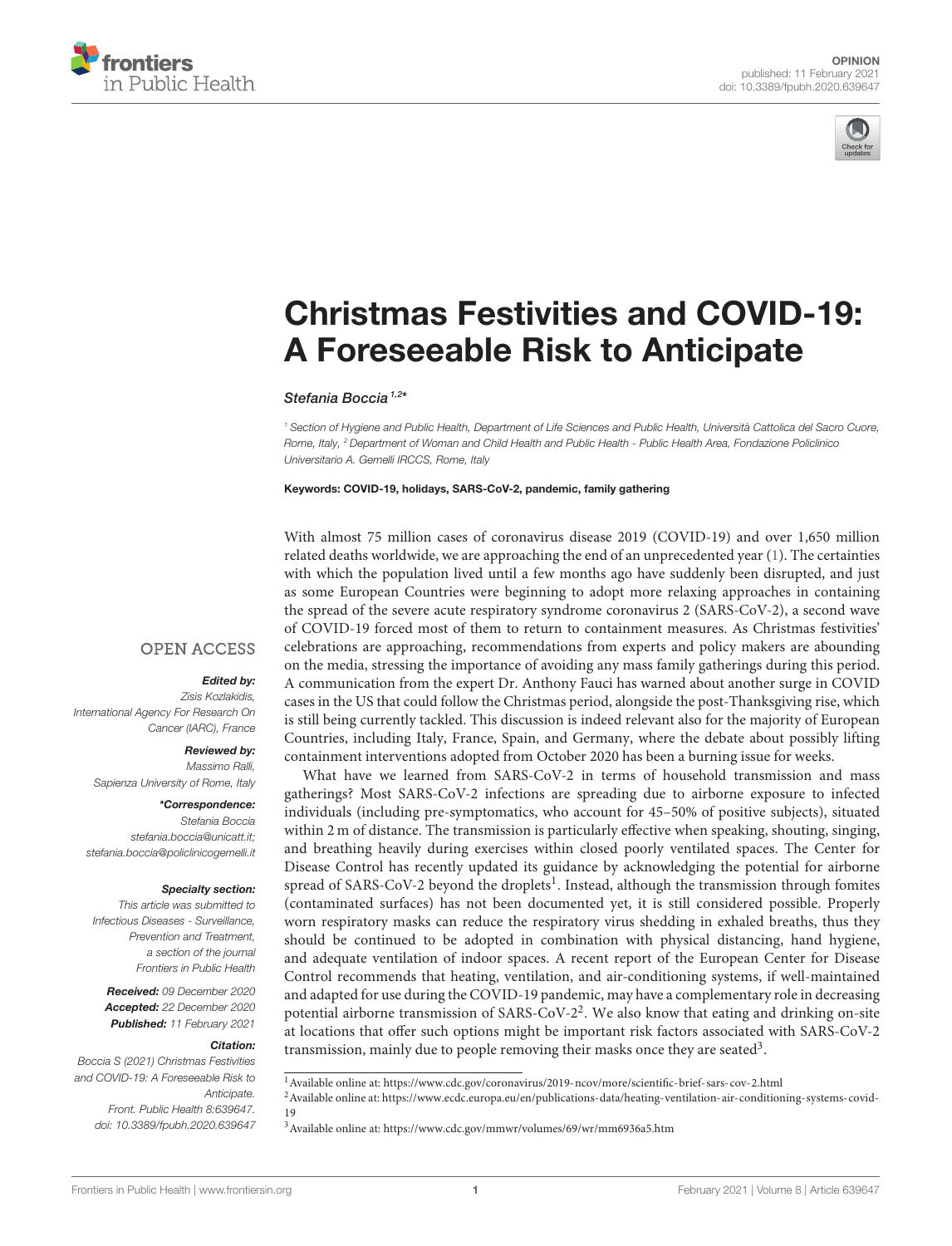

How do we continue to apply the preventive gold rules for COVID-19 during the coming season's celebrations that, in Europe, are expected to take place in closed spaces because of the winter season? Should we avoid any form of household and mass gatherings indoors and outdoors? These questions are currently at the center of the public debates in the context of the containment measures to undertake in the different EU Countries [\(https://www.nature.com/articles/](https://www.nature.com/articles/d41586-020-03545-1) [d41586-020-03545-1\)](https://www.nature.com/articles/d41586-020-03545-1). Familial transmission is responsible for around 70% of SARS-CoV-2 transmission when widespread community control measures are in place [\(2\)](#page-2-1). We know that household secondary attack rate (SAR) is roughly 27%, which corresponds to a 10 times higher odds of SAR compared to others [\(2\)](#page-2-1). In Wuhan, the reproduction number (R) dropped from 3.54 to 1.18 after lockdown and cordon sanitaire but reached 0.51 in 2 weeks when complete isolation of cases outside the home was implemented [\(3\)](#page-2-2). Limiting the size of gatherings is a measure to reduce the likelihood of SARS-CoV-2 spreading to large number of people. A recent analysis reported that the highest reduction in the effective R is achieved when gatherings are limited to 10 people or less (36%; 16–53%) as opposed to 100 or less (21%;  $1-39\%$ ) [\(4\)](#page-2-3).

The duration for which people stay indoors is also associated with the attack rate, especially when it comes to community gatherings. For example, in March, during a 2.5 h indoor choir practice in Washington where no preventive measures were adopted, the attack rate was 85.2%<sup>[4](#page-1-0)</sup>. Although in most of the EU Countries wearing masks is mandatory in indoor spaces, this aspect might be especially relevant in the context of holiday season celebrations in churches where singing is a common practice. Outdoor gathering events also represent a risky situation. A recent retrospective analysis of the change in COVID-19 incidence rate during the 2-weeks following outdoor mass gatherings in the US reported an average of 1.5-fold increase [\(5\)](#page-2-4). In Italy, a large outdoor mass gathering during the UEFA Champions league football match of February 19, followed by extensive celebrations at a time where the first COVID-19 case was not yet detected, is supposed to have contributed to the 567% excess mortality documented in the Bergamo province [\(6\)](#page-2-5).

With these considerations in mind, some general recommendations might be considered during the upcoming season celebrations in order to avoid the risk of COVID-19: household gatherings with non-cohabitants should be avoided, especially if elderly people are involved, or the number of participants should be limited according to the available space, to maintain proper physical distance; persons should wear masks and avoid eating at tables if this implies removing masks for prolonged periods of time; elderly people might be seated apart; spaces should be properly ventilated if deemed possible according to the outside temperatures; large outdoor mass gathering should be avoided. **[Figure 1](#page-1-1)** reports a map of the different containment measures adopted in the context of Christmas celebrations from selected European Countries and the UK on December 27, 2020.

Although extensive mass vaccination against COVID-19 will start not earlier than mid-2021, we can reasonably assume that the coming season's celebrations will be the last one presenting the COVID-19 pandemic's challenges. In June, the European Commission presented a European strategy to accelerate the development, manufacturing, and deployment of effective and safe vaccines against COVID-19, and it is also committed to ensuring that everyone who needs a vaccine gets it, anywhere in the world and not only at home. As public health professionals, it is time to continue reinforcing the relevance of individual responsibility in containing COVID-19 pandemic also in the coming season' celebrations.

# AUTHOR CONTRIBUTIONS

SB designed and wrote this opinion piece.

<span id="page-1-1"></span>Year's eve and no travel between regions.

<span id="page-1-0"></span><sup>4</sup>Available online at: [https://www.cdc.gov/mmwr/volumes/69/wr/mm6919e6.htm.](https://www.cdc.gov/mmwr/volumes/69/wr/mm6919e6.htm)